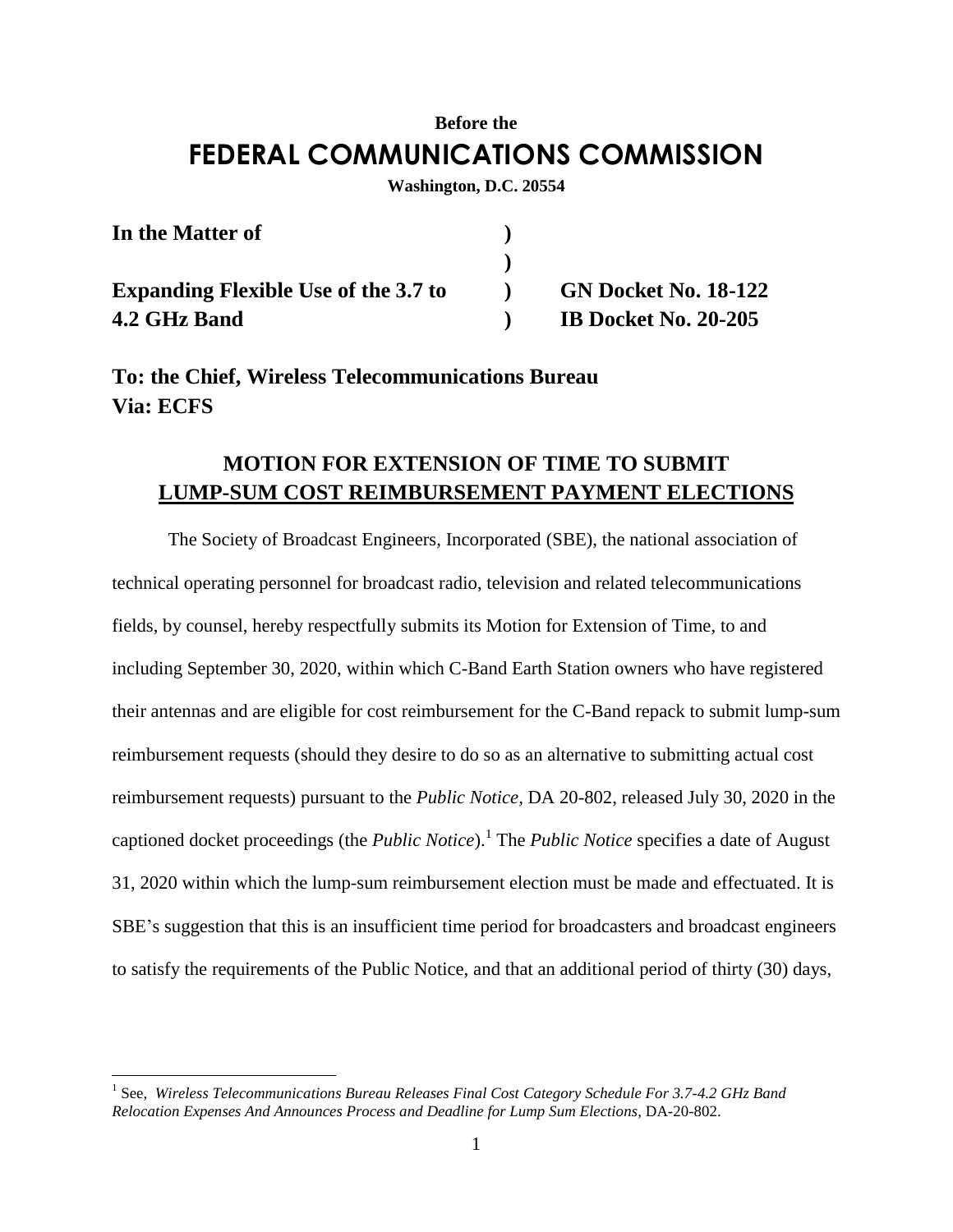essentially including the month of September, 2020, is required. As good cause for this Motion, SBE states and affirms as follows:

1. The Commission has allocated the 3.7-4.0 GHz segment for auctionable 5G spectrum, and is holding the auction in December of this year.<sup>2</sup> The Report and Order held that C-Band Earth stations in the fixed satellite service (FSS) would be relegated to the 200 megahertz at 4.0- 4.2 GHz, necessitating a "repack" of incumbent FSS Earth Stations operating in whole or in part in the band 3.7-4.0 GHz into the segment 4.0-4.2 GHz. The Report and Order held that new 5G commercial mobile licensees will *reimburse the reasonable relocation costs of* eligible, incumbent FSS space station operators, *incumbent FSS earth station operators,* and incumbent Fixed Service licensees to move out of 3.7-4.0 GHz and into the 4.0-4.2 GHz segment. To provide FSS Earth Station incumbents with a range of what are considered reasonable transition costs, the Report and Order directed the Wireless Bureau to establish a cost category schedule of the types of expenses that incumbents are likely to incur. The Report and Order held that a Relocation Payment Clearinghouse would be established, to oversee the cost administration of the transition, including collecting relocation payments from 5G auction winners, and disbursing those payments to incumbents.

2. In determining the reasonableness of costs for which registered C-band Earth Station owners may seek reimbursement, the Report and Order held that the Clearinghouse would presume to be reasonable *all submissions that fall within the estimated range of costs in the final cost category schedule*. Incumbent earth station operators, satellite operators, and Fixed Service licensees would not be precluded, however, from obtaining reimbursement for their actual costs that exceed the amounts in the Cost Catalog, so long as those costs are reasonably necessary to

 $\overline{a}$ 

<sup>2</sup> *Expanding Flexible Use of the 3.7 to 4.2 GHz Band*, GN Docket No. 18-122, Report and Order and Order of Proposed Modification, 35 FCC Rcd 2343 (released March 3, 2020) (*Report and Order*).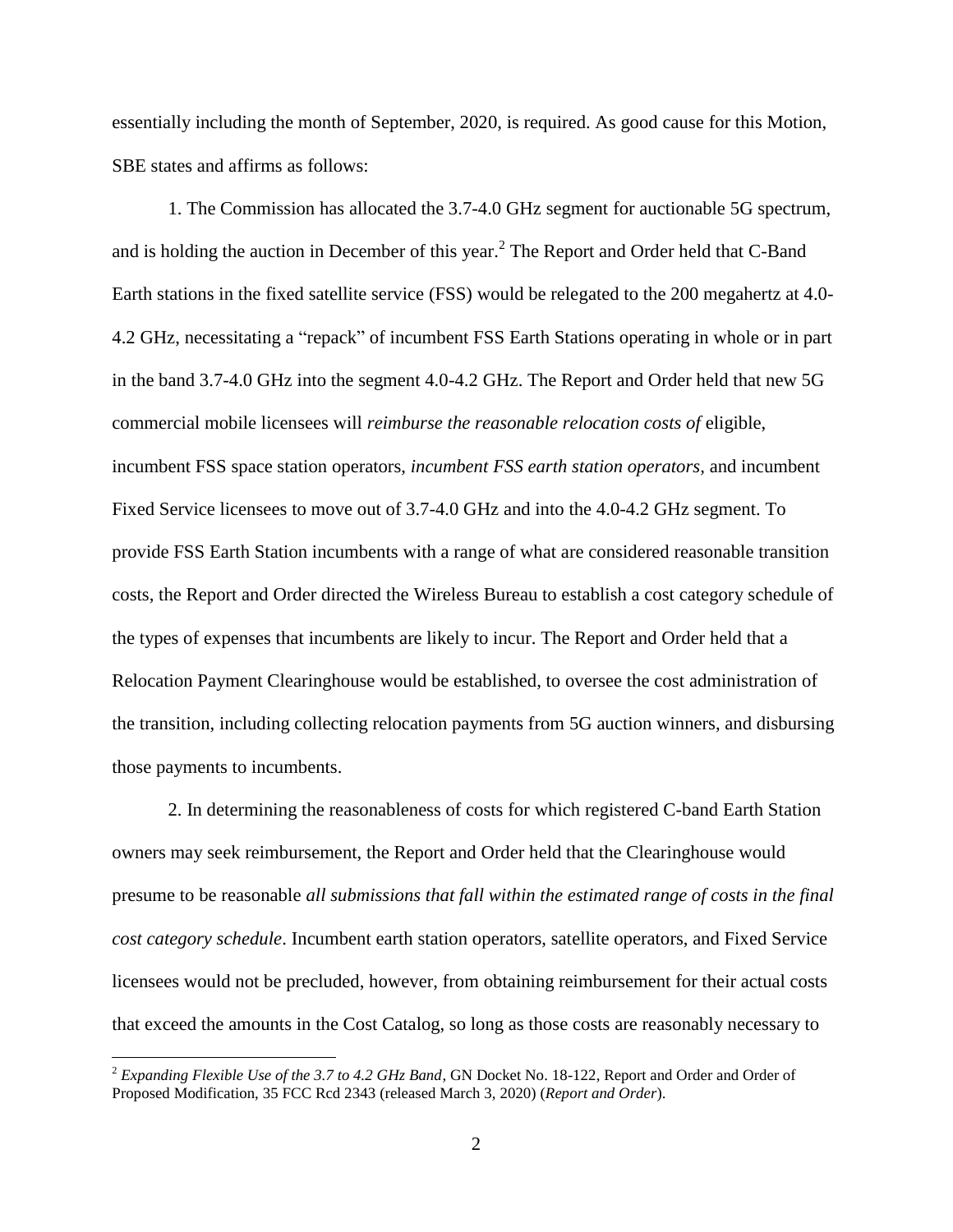the transition, and incumbents provide justification to the Clearinghouse. Most importantly, the Report and Order also established that *incumbent FSS Earth station operators may accept either: (1) reimbursement for their actual reasonable relocation costs to maintain satellite reception; or (2) a lump sum reimbursement "based on the average, estimated costs of relocating all of their incumbent earth stations" to the upper 200 megahertz of the C-band*. So broadcasters with C-band FSS antennas that must be repacked have a choice: they can, after the fact, ask for reimbursement of actual expenses (which may or may not be approved by the Clearinghouse, if they exceed the costs in the Cost Catalog); or they can apply for and receive a lump sum based on the cost estimates in the Cost Catalog.

3. Unfortunately, though the Report and Order was released March 3, 2020, neither the *Public Notice* announcing the process, nor the Cost Catalog, was released until July 30, 2020, almost *four months* after the Report and Order was released. More unfortunately, the *Public Notice* specified a mere 30 days within which the large number of broadcasters and broadcast engineers who must evaluate, prepare and submit their election for lump sum payments, during the midst of the COVID-19 pandemic, which has kept many from their workplaces, and during the month of August, which is vacation season for many.

4. It is readily apparent on the face of the *Public Notice* and the Cost Catalog that a month is in any case an insufficient period of time to make the election, after determining how to proceed. It is a complex calculation.<sup>3</sup> The *Public Notice* indicates what is reimbursable and what

 $\overline{a}$ 

 $3$  The Report and Order warned of the complexity of the determination. At paragraph 202 of the Report and Order, the Commission "recognize(d) that replacing existing C-band operations with fiber or other terrestrial services may be, for some earth stations, more expensive by an order of magnitude. As such, incumbent earth station operators will have a choice: They may either accept reimbursement for the reasonable relocation costs by maintaining satellite reception or they may accept a lump sum reimbursement for *all* of their incumbent earth stations based on the average, estimated costs of relocating all of their incumbent earth stations. Incumbent earth station owners that elect the lump sum payment will not be eligible to submit estimated or actual reasonable relocation costs to the Clearinghouse. We require incumbent earth station operators (including any affiliates) to elect one of these two options, which must apply to all of each earth station operator's earth stations in the contiguous United States in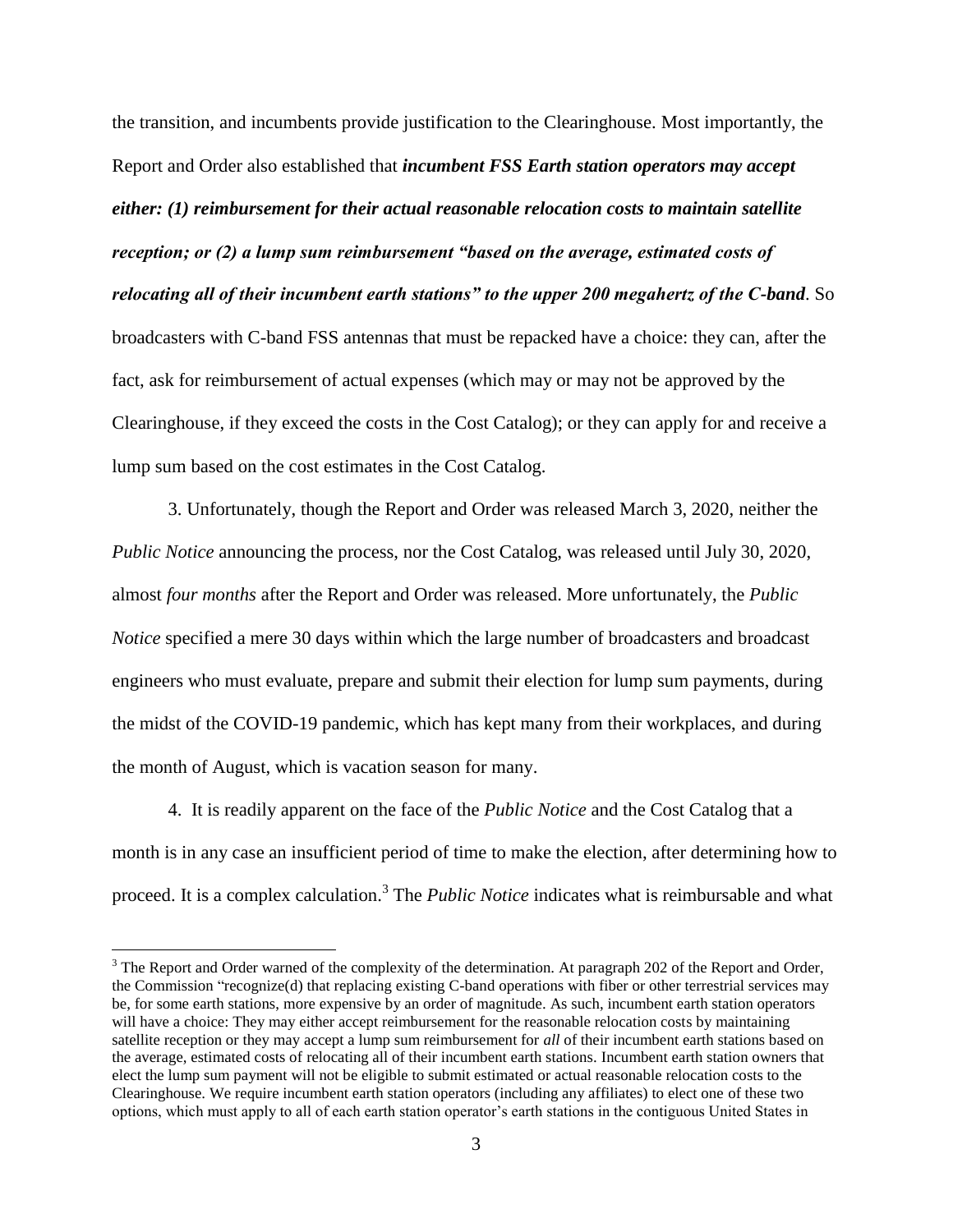is not. It also establishes the process for electing lump sum payments. There is a lot to it:

incumbent Earth station owners currently must make their lump sum payment election no later

than August 31, 2020, by which time they have to indicate whether each incumbent Earth station

for which they elect the lump sum payment will be transitioned to the upper 200 megahertz in

order to maintain C-band services or will discontinue C-band services. Earth Station owners

choosing the lump sum election must submit the election in IB Docket No. 20-205, and provide

the following information for each of that operator's incumbent earth station sites:

1. Licensee/Registrant/Applicant Name,

- 2. Earth Station Callsign,
- 3. Site ID,

 $\overline{a}$ 

- 4. Antenna ID,
- 5. Number of antennas associated with that Antenna ID,
- 6. Site address,
- 7. GPS coordinates of the earth station,
- 8. File Number(s) of current authorization and/or pending application,

9. Confirmation that the earth station meets the definition of incumbent earth station under 47 CFR §§ 27.1411(b)(3) and 25.138(c), including indication of whether earth station appears on the International Bureau's final list of eligible earth stations, 10. Category of lump sum election for each registered antenna at that registered earth station site (e.g. Receive Only ES Single-feed; Receive Only ES Multi-feed; Small Multibeam (2-4 beams) ES, etc.),

11. Whether earth station site is an MVPD earth station site (to claim the per-site technology upgrade installation amount),

12. Total lump sum amount claimed for that earth station (calculated by the number of registered antennas at that incumbent earth station multiplied by the relevant lump sum base amount, plus technology upgrade installation amount if MVPD), and

13. Whether the incumbent earth station will be transitioned to the upper 200 megahertz in order to maintain C-band services or will discontinue C-band services.

5. This is a short snapshot of the extensive analyses and information gathering and

approvals from station management that need to be obtained in order for broadcast engineers to

order to prevent any improper cost shifting. And we require the decision to accept a lump sum reimbursement to be irrevocable—by accepting the lump sum, the incumbent takes on the risk that the lump sum will be insufficient to cover all its relocation costs—to ensure that incumbents have the appropriate incentive to accept the lump sum only if doing so is truly the more efficient option." (footnotes omitted)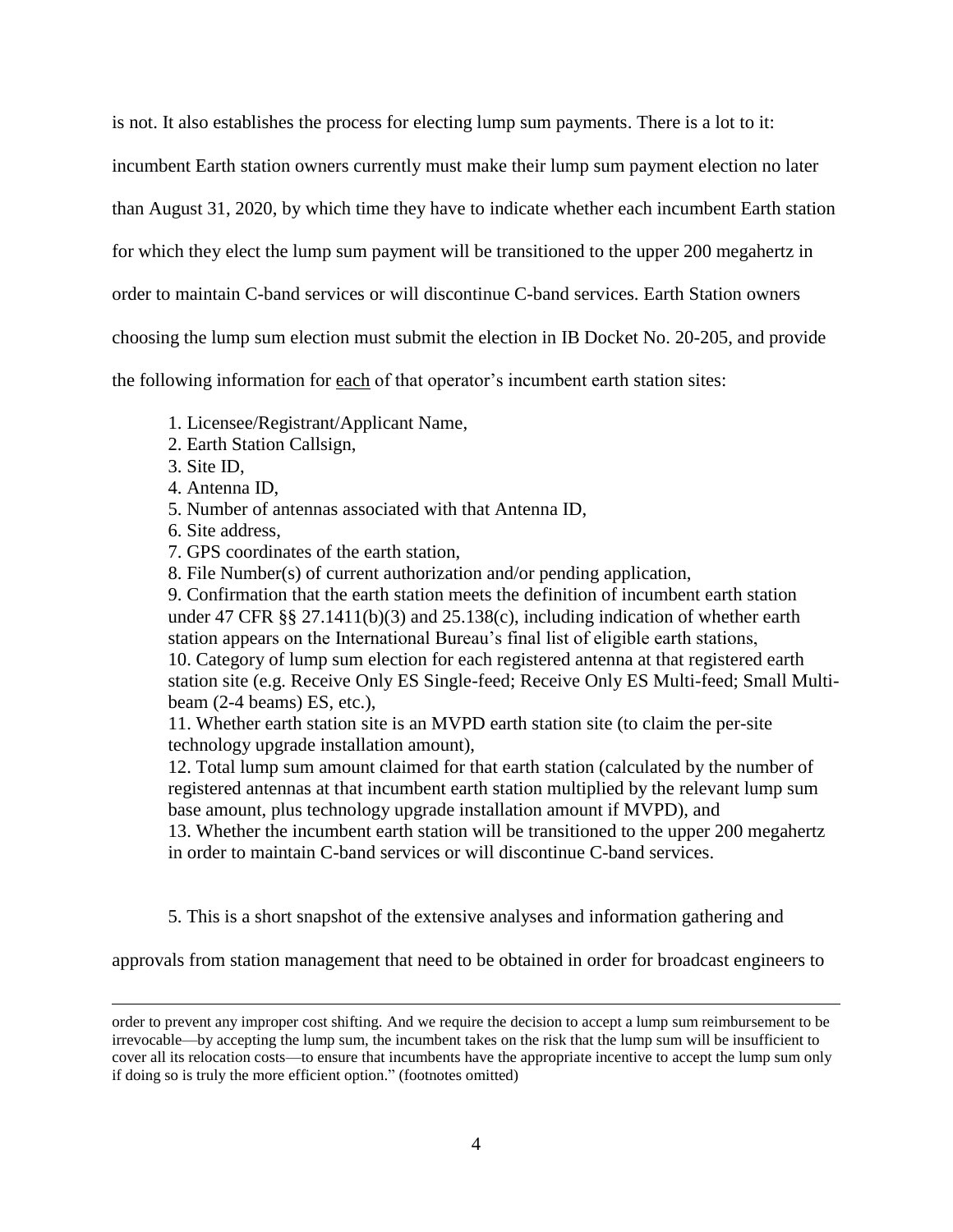be allowed to proceed with a determination of costs and, if applicable, a lump-sum payment election. It is in many, perhaps most cases true that the broadcast engineer is responsible for providing the information in order to make the determination and the election. SBE is well-aware of the transition timetables and the need to clear the 3.7-4.0 GHz segment at the earliest possible time. However, the auction is not scheduled until December 3, 2020 and the Phase I timetable for Accelerated Relocation is not until December 5, 2021, so it is unclear why the August 31, 2020 deadline for lump-sum elections is so short. There can be no impact on any of the repack deadlines from extension of the lump-sum election deadline for an additional 30 days, to and including September 30, 2020.

6. SBE deems this C-Band repack process to be of exceptional importance to its members and to broadcasters generally. SBE sponsored and conducted on July 23, 2020 a webinar on the subject of the C-Band repack, including all aspects of the Report and Order. However, that webinar, having preceded by a week the release of the *Public Notice* and the Cost Catalog, was unable to cover the many important details and processes involved in the lump-sum election process. SBE will continue to educate its members about this process, the timetables, and the necessary steps to take to ensure a smooth transition, but the Commission has, simply stated, provided an inadequate amount of time for broadcast engineers and broadcasters, and other Cband Earth station operators who are entitled to reimbursement for costs incurred in the repack to make the necessary determinations, evaluate their options, and to complete the election process. This is especially cumbersome during the COVID pandemic and the August timetable.

Therefore, the foregoing considered, the Society of Broadcast Engineers, Incorporated hereby respectfully requests that the Commission extend the time, to and including September 30, 2020, within which incumbent FSS Earth station operators may elect to accept either: (1)

5